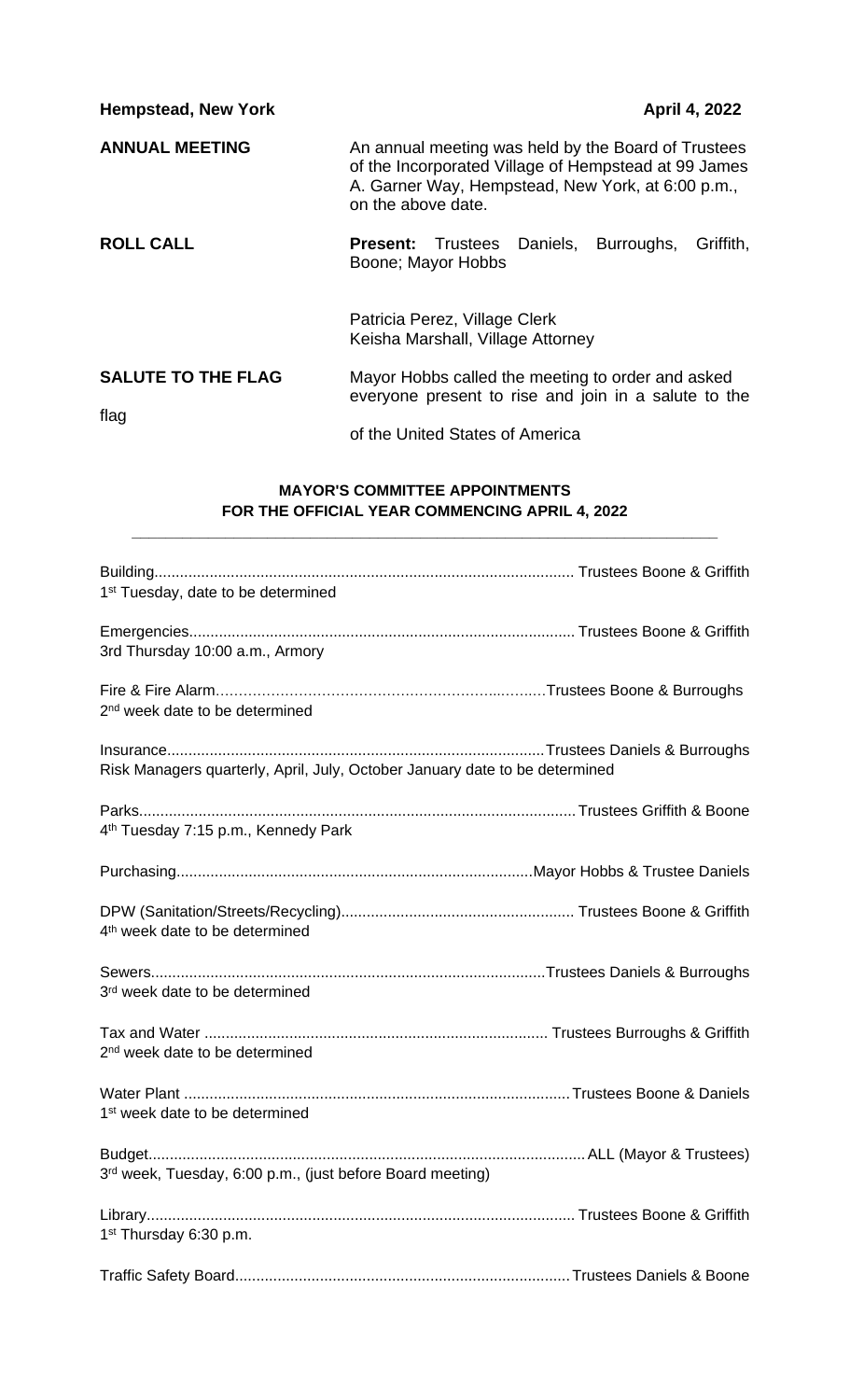4 th Monday 6:30 p.m.

| <b>APPOINTMENT OF</b><br><b>DEPUTY MAYOR</b>                        | Mayor Hobbs wishes to announce the appointment of<br>Jeffrey Daniels as Deputy Mayor of the<br>Incorporated Village of Hempstead for the official year<br>commencing April 4, 2022.        |
|---------------------------------------------------------------------|--------------------------------------------------------------------------------------------------------------------------------------------------------------------------------------------|
| <b>APPOINTMENT OF</b><br><b>ASSOCIATE</b><br><b>VILLAGE JUSTICE</b> | The appointment of Miguel Alvarado as Associate<br>Village Justice for the for the Incorporated Village of<br>Hempstead for the official year commencing April 4,<br>2022 to April 7, 2025 |
|                                                                     | Moved by Trustee Griffith<br><b>Seconded by Trustee Daniels</b>                                                                                                                            |

AYES: Trustees Daniels, Burroughs, Griffith, Boone; Mayor Hobbs NOES: None

**APPOINTMENT OF** The appointment of **Stephany Braxton** as **Deputy DEPUTY VILLAGE CLERK Village Clerk** for the Incorporated Village of

Hempstead for the official year commencing **April 4, 2022** to **April 3, 2023**

Moved by Trustee Daniels Seconded by Trustee Griffith

AYES: Trustees Daniels, Burroughs, Griffith, Boone; Mayor Hobbs NOES: None

**APPOINTMENT OF** The appointment of **Stacey Lucas** as **Assessor** for **ASSESSOR** the Incorporated Village of Hempstead for the official year commencing **April 4, 2022,** to **April 7, 2025.**

> Moved by Trustee Boone Seconded by Trustee Griffith

AYES: Trustees Daniels, Burroughs, Griffith, Boone; Mayor Hobbs NOES: None

**APPOINTMENT OF** The appointment of **Gary Woo** as **Deputy Village DEPUTY VILLAGE Treasurer** for the Incorporated Village of **TREASURER** Hempstead for the official year commencing **April 4, 2022** to **April 3, 2023**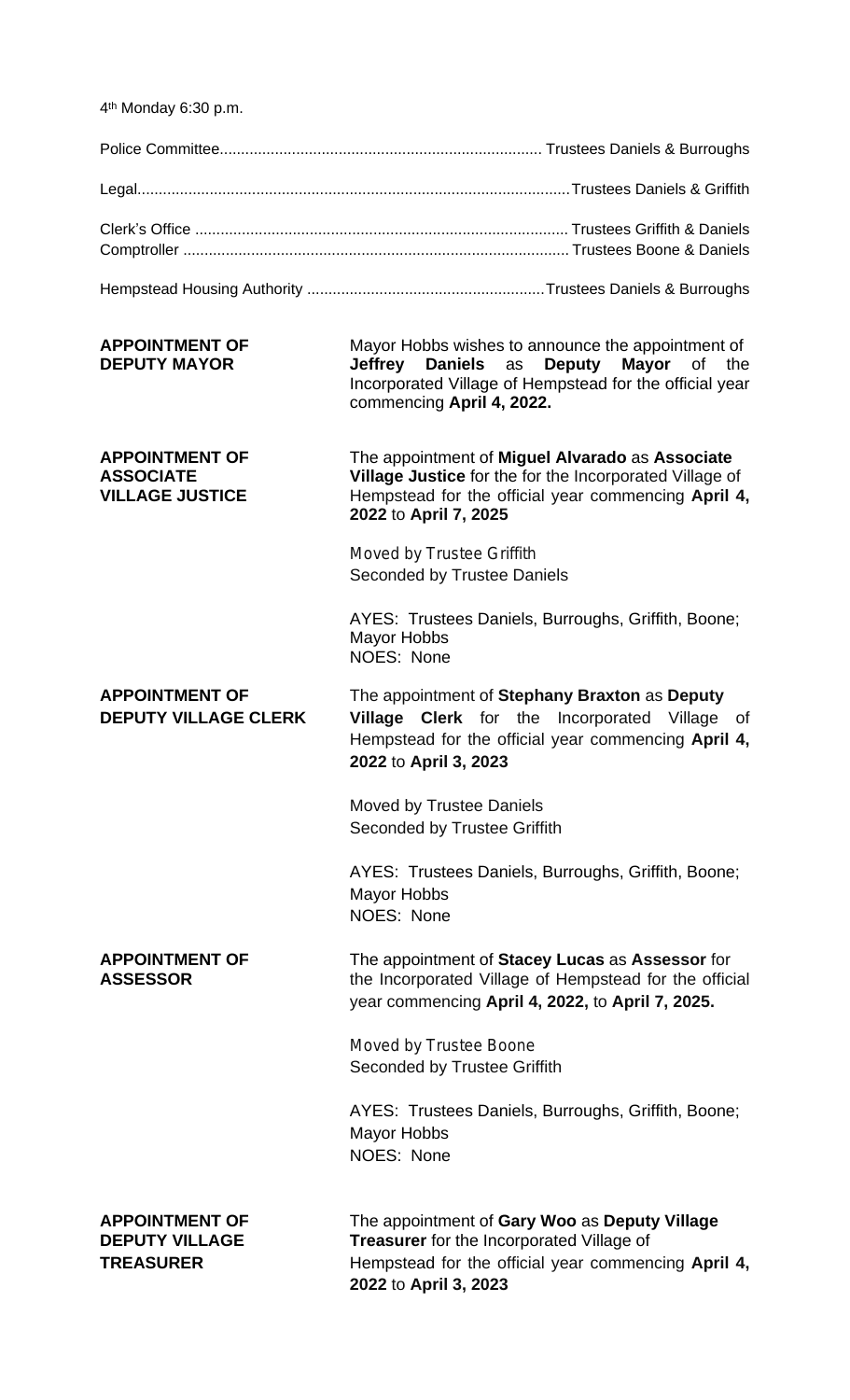| Moved by Trustee Daniels     |
|------------------------------|
| Seconded by Trustee Griffith |
|                              |

AYES: Trustees Daniels, Burroughs, Griffith, Boone; Mayor Hobbs NOES: None

**APPOINTMENT OF** The appointment of **Jackie Zore-Smrek** as **Deputy DEPUTY VILLAGE Village Attorney** for the Incorporated Village of **ATTORNEY** Hempstead for the official year commencing **April 4, 2022,** to **April 7, 2025.**

> Moved by Trustee Daniels Seconded by Trustee Boone

AYES: Trustees Daniels, Burroughs, Griffith, Boone; Mayor Hobbs NOES: None

**APPOINTMENT OF** The appointment of **Tracy Auguste** as **Deputy DEPUTY VILLAGE Village Attorney** for the Incorporated Village of **ATTORNEY** Hempstead for the official year commencing **April 4, 2022,** to **April 7, 2025.**

> Moved by Trustee Boone Seconded by Trustee Daniels

AYES: Trustees Daniels, Burroughs, Griffith, Boone; Mayor Hobbs NOES: None

**APPOINTMENT OF** The appointment of **Frankie Germinaro** as **Director DIRECTOR OF CONSERVIPT OF Public Works** for the Incorporated Village of **PUBLIC WORKS** Hempstead for the official year commencing April 4, **2022,** to **April 1, 2024.**

> Moved by Trustee Boone Seconded by Trustee Daniels

AYES: Trustees Daniels, Burroughs, Griffith, Boone; Mayor Hobbs NOES: None

**APPOINTMENT OF** The appointment of **Michelle Banks** as **Secretary to SECRETARY TO THE** the Planning Board for the Incorporated Village of **PLANNING BOARD** Hempstead for the official year commencing **April 4, 2022,** to **April 3, 2023.**

> Moved by Trustee Daniels Seconded by Trustee Griffith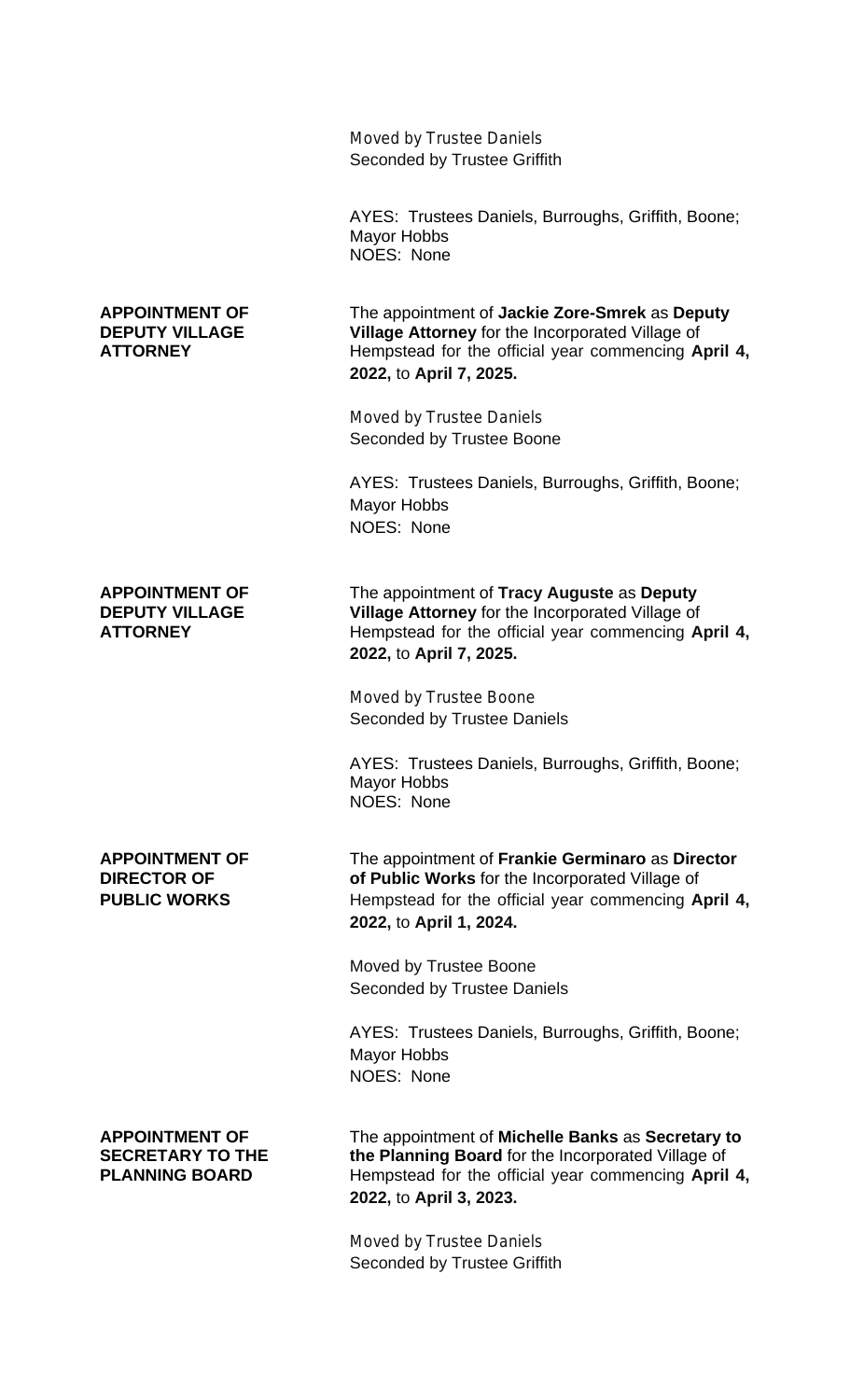AYES: Trustees Daniels, Burroughs, Griffith, Boone; Mayor Hobbs NOES: None

**APPOINTMENT OF** The appointment of **Ashley Zeigler-Fletcher** as **SECRETARY TO THE Secretary to the Zoning Board** for the Incorporated **ZONING BOARD** Village of Hempstead for the official year commencing **April 4, 2022,** to **April 7, 2025.**

> Moved by Trustee Daniels Seconded by Trustee Burroughs

AYES: Trustees Daniels, Burroughs, Griffith, Boone; Mayor Hobbs NOES: None

**APPOINTMENT OF** The appointment of **Nakeda Ellis** as **Secretary to the Board of Trustees** for the Incorporated Village of **BOARD OF TRUSTEES** Hempstead for the official year commencing **April 4, 2022,** to **April 3, 2023.**

> Moved by Trustee Boone Seconded by Trustee Griffith

AYES: Trustees Daniels, Burroughs, Griffith, Boone; Mayor Hobbs NOES: None

**APPOINTMENT OF** The appointment of **Juanita Hargwood** as **Director DIRECTOR OF HUMAN of Human Relations** for the Incorporated Village of **RELATIONS** Hempstead for a time to be determined once reviewed and approved by the Board of Trustees.

> Moved by Trustee Daniels Seconded by Trustee Burroughs

AYES: Trustees Daniels, Burroughs; Mayor Hobbs NOES: Trustees Griffith, Boone

**APPOINTMENT OF** The appointment of **Dr. Sedgwick Easley** as **DIRECTOR OF PUBLICITY/ Director of Publicity/ Mayors Assistant** for the **MAYORS ASSISTANT** Incorporated Village of Hempstead for the official year commencing **April 4, 2022,** to **April 7, 2025.**

> Moved by Trustee Daniels Seconded by Trustee Burroughs

AYES: Trustees Daniels, Burroughs, Griffith, Boone; Mayor Hobbs NOES: None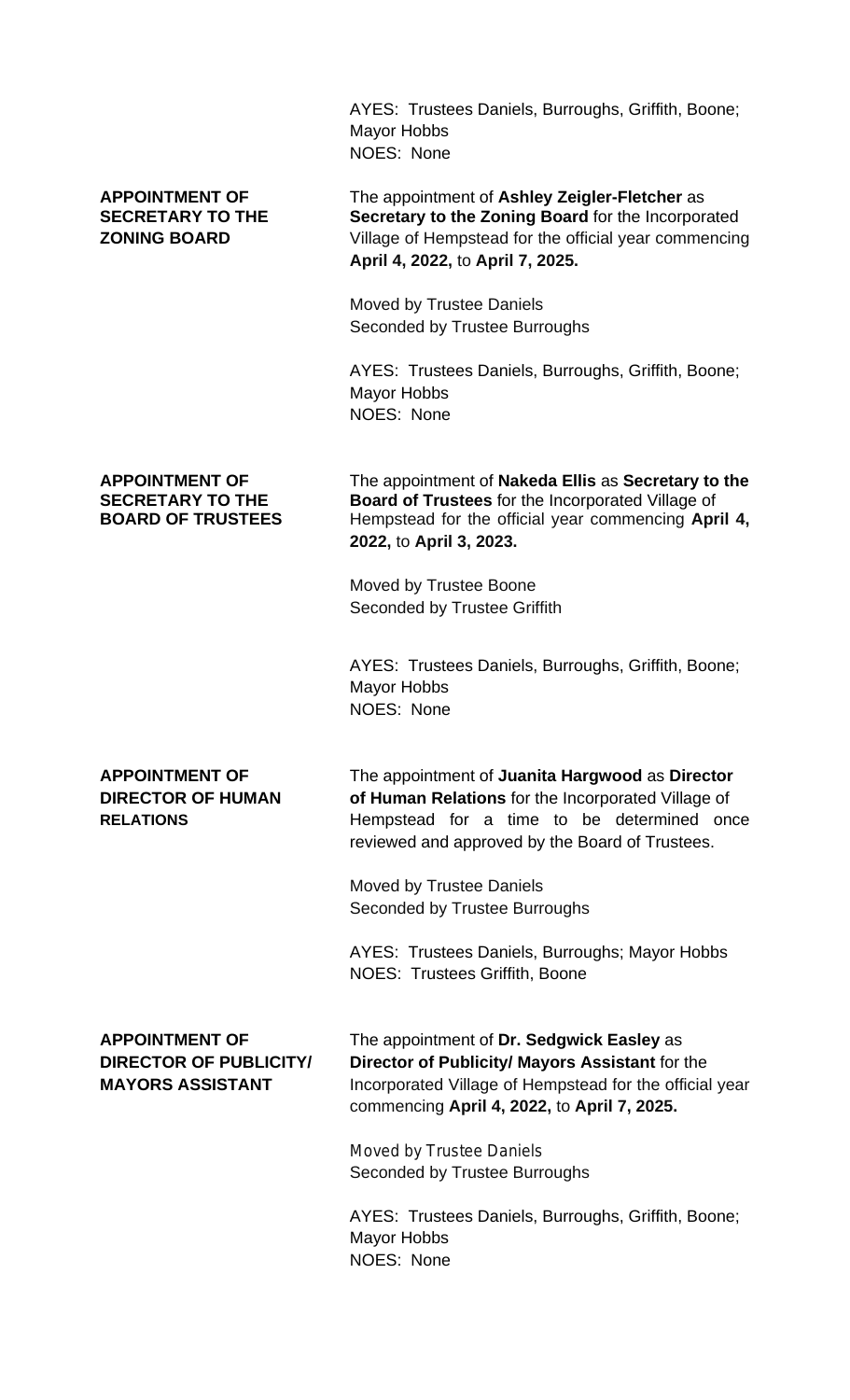**APPOINTMENT OF** The appointment of **Danielle Oglesby** as **COMMISSIONER FOR THE Commissioner for the Community Development COMMUNITY DEVELOPMENT Agency (CDA)** for the Incorporated Village of **AGENCY** Hempstead for the official year commencing **April 4, 2022,** to **April 7, 2025.**

> Moved by Trustee Daniels Seconded by Trustee Boone AYES: Trustees Daniels, Burroughs, Griffith, Boone; Mayor Hobbs NOES: None

**APPOINTMENT OF** The appointment of **Joseph Simone** as **SUPERINTENDENT OF THE Superintendent of the Building Department** for the **BUILDING DEPARTMENT** Incorporated Village of Hempstead for the official year commencing **April 4, 2022,** to **April 1, 2024.**

> Moved by Trustee Daniels Seconded by Trustee Griffith

AYES: Trustees Daniels, Burroughs, Griffith, Boone; Mayor Hobbs NOES: None

**APPOINTMENT OF** The appointment of **Angela Stanley** as **RESEARCH ASSISTANT Research Assistant to the Board of Trustees** for **TO THE BOARD OF** the Incorporated Village of Hempstead for the official **TRUSTEES** official year commencing **April 4, 2022,** to **April 7, 2025.**

> Moved by Trustee Daniels Seconded by Trustee Burroughs

AYES: Trustees Daniels, Burroughs, Griffith, Boone; Mayor Hobbs NOES: None

**APPOINTMENT OF** The appointment of **Samantha Fountain** as **SECRETARY TO THE Secretary to the Fire Department Relations** for the **FIRE DEPARTMENT** Incorporated Village of Hempstead for a time to be determined once reviewed and approved by the Board of Trustees.

> Moved by Trustee Daniels Seconded by Trustee Burroughs

AYES: Trustees Daniels, Burroughs, Boone; Mayor **Hobbs** NOES: Trustee Griffith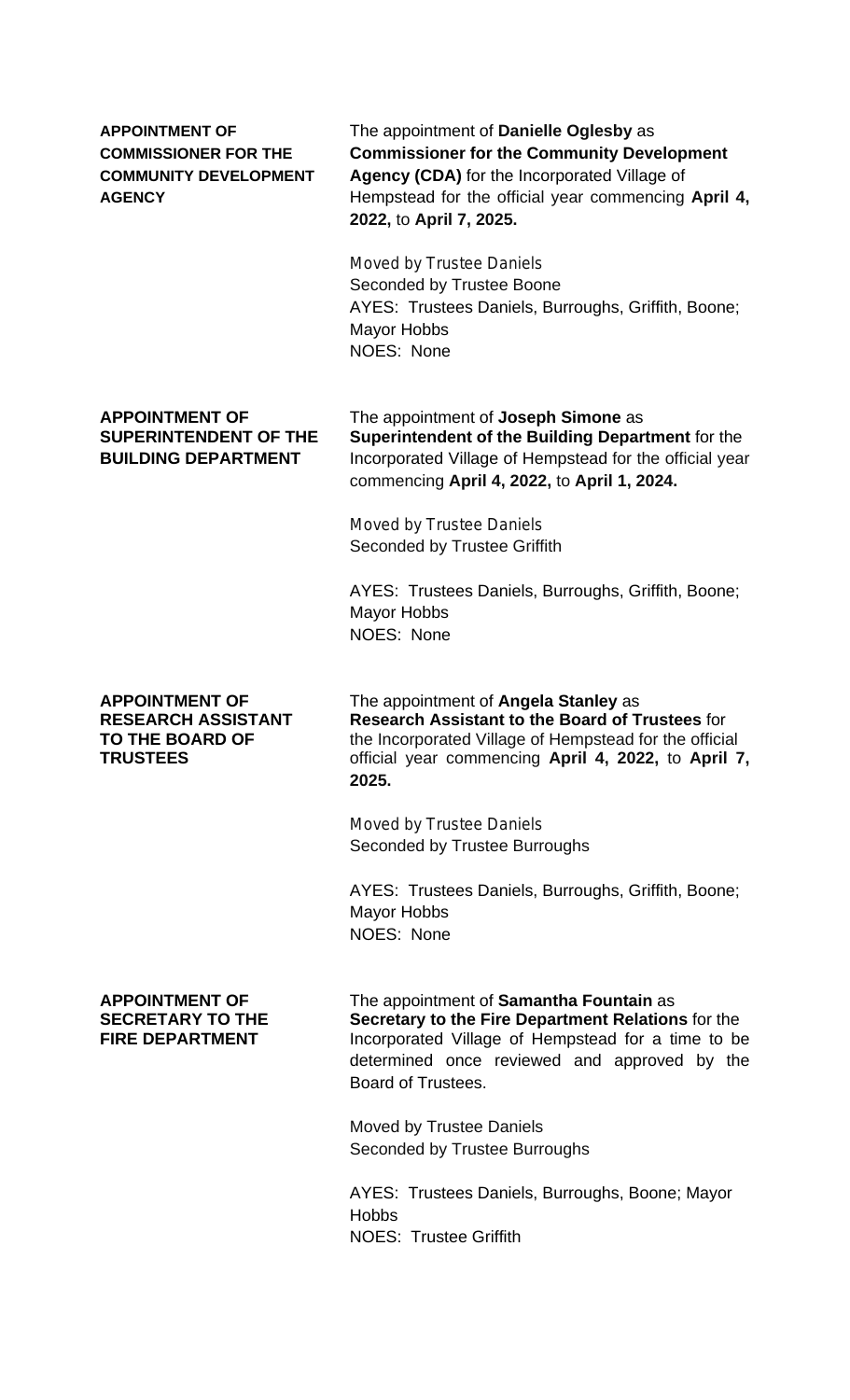| <b>APPOINTMENT OF</b><br><b>SPECIAL</b>                              | The appointment of Matthew Feinberg as Special<br><b>Prosecutor</b><br>for<br>the<br>Incorporated<br>Village<br>οf<br>Hempstead                                                                                                                                                                                                                               |
|----------------------------------------------------------------------|---------------------------------------------------------------------------------------------------------------------------------------------------------------------------------------------------------------------------------------------------------------------------------------------------------------------------------------------------------------|
| <b>PROSECUTOR</b>                                                    | for the official year commencing April 4, 2022, to<br>April 3, 2023.<br>Moved by Trustee Griffith<br><b>Seconded by Trustee Daniels</b><br>AYES: Trustees Daniels, Burroughs, Griffith, Boone;<br><b>Mayor Hobbs</b><br>NOES: None                                                                                                                            |
| <b>APPOINTMENT OF</b><br><b>SPECIAL</b>                              | The appointment of Carolyn Clyne as Special<br><b>Prosecutor</b><br>for<br>the<br>Incorporated<br>0f<br>Village<br>Hempstead                                                                                                                                                                                                                                  |
| <b>PROSECUTOR</b>                                                    | at a fee of \$40 per hour for the official year<br>commencing April 4, 2022, to April 3, 2023.<br>Moved by Trustee Griffith<br>Seconded by Trustee Burroughs<br>AYES: Trustees Daniels, Burroughs, Griffith, Boone;<br><b>Mayor Hobbs</b><br>NOES: None                                                                                                       |
| <b>APPOINTMENT OF</b><br><b>SPECIAL</b><br><b>COUNSEL</b>            | The appointment of Miale Miakelele as Special<br><b>Counsel</b> for the Incorporated Village of Hempstead<br>at a fee of \$40 per hour for the official year<br>commencing April 4, 2022, to April 3, 2023.<br>Moved by Trustee Griffith<br>Seconded by Trustee Burroughs<br>AYES: Trustees Daniels, Burroughs, Griffith, Boone;<br>Mayor Hobbs<br>NOES: None |
| <b>APPOINTMENT OF</b><br><b>SPECIAL</b><br><b>PROSECUTOR</b><br>year | The appointment of Catherine Jones-Hankins as<br>Special Prosecutor for the Incorporated Village of<br>Hempstead at a fee of \$40 per hour for the official<br>commencing April 4, 2022, to April 3, 2023.<br>Moved by Trustee Griffith<br>Seconded by Trustee Burroughs<br>AYES: Trustees Daniels, Burroughs, Griffith, Boone;<br>Mayor Hobbs<br>NOES: None  |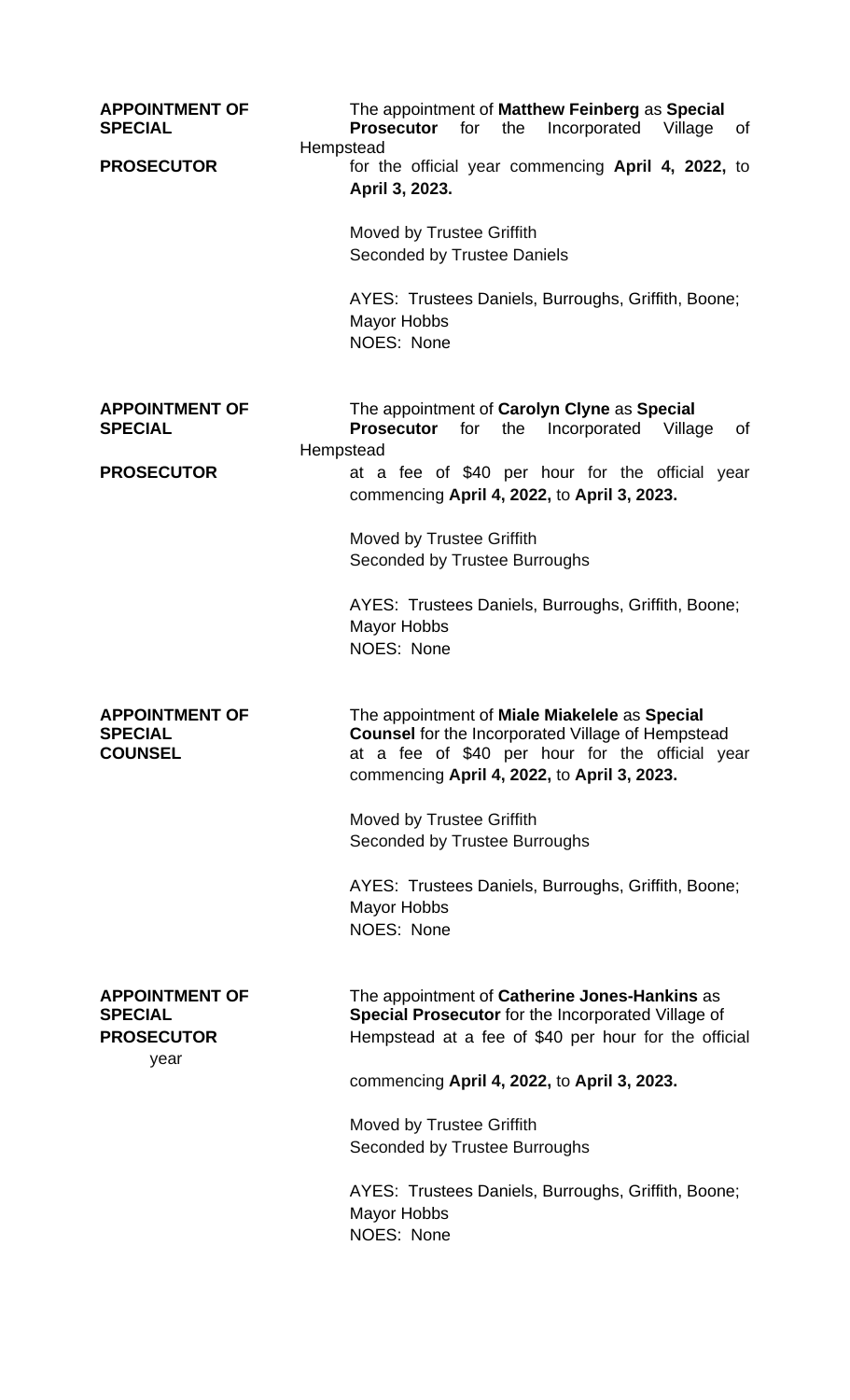| <b>APPOINTMENT OF</b><br><b>SPECIAL</b><br><b>COUNSEL</b>         | The appointment of Edward Cherubin as Special<br><b>Counsel</b> for the Incorporated Village of Hempstead<br>at a fee of \$40 per hour for the official year<br>commencing April 4, 2022, to April 3, 2023.<br>Moved by Trustee Griffith<br>Seconded by Trustee Burroughs<br>AYES: Trustees Daniels, Burroughs, Griffith, Boone;<br>Mayor Hobbs<br>NOES: None |
|-------------------------------------------------------------------|---------------------------------------------------------------------------------------------------------------------------------------------------------------------------------------------------------------------------------------------------------------------------------------------------------------------------------------------------------------|
| <b>APPOINTMENT OF</b><br><b>Counsel</b>                           | appointment of Oscar Prieto as Special<br>The                                                                                                                                                                                                                                                                                                                 |
| <b>SPECIAL</b><br><b>COUNSEL</b>                                  | for the Incorporated Village of Hempstead at a fee of<br>\$40 per hour for the official year commencing April 4,<br>2022, to April 3, 2023.                                                                                                                                                                                                                   |
|                                                                   | Moved by Trustee Boone<br><b>Seconded by Trustee Griffith</b>                                                                                                                                                                                                                                                                                                 |
|                                                                   | AYES: Trustees Daniels, Burroughs, Griffith, Boone;<br><b>Mayor Hobbs</b><br><b>NOES: None</b>                                                                                                                                                                                                                                                                |
| <b>APPOINTMENT OF</b><br><b>SPECIAL</b><br><b>COUNSEL</b>         | The appointment of Duane Warner as Special<br>Counsel for the Incorporated Village of Hempstead at<br>a fee of \$40 per hour for the official year commencing<br>April 4, 2022, to April 3, 2023.                                                                                                                                                             |
|                                                                   | Moved by Trustee Griffith<br><b>Seconded by Trustee Daniels</b>                                                                                                                                                                                                                                                                                               |
|                                                                   | AYES: Trustees Daniels, Burroughs, Griffith, Boone;<br>Mayor Hobbs<br><b>NOES: None</b>                                                                                                                                                                                                                                                                       |
| <b>APPOINTMENT OF</b><br><b>SPECIAL</b><br><b>COUNSEL</b><br>year | The appointment of Kimberly McLean-Beckford as<br>Special Counsel for the Incorporated Village of<br>Hempstead at a fee of \$65 per hour for the official                                                                                                                                                                                                     |
|                                                                   | commencing April 4, 2022, to April 3, 2023.                                                                                                                                                                                                                                                                                                                   |
|                                                                   | Moved by Trustee Griffith<br>Seconded by Trustee Burroughs                                                                                                                                                                                                                                                                                                    |
|                                                                   | AYES: Trustees Daniels, Burroughs, Griffith, Boone;<br><b>Mayor Hobbs</b><br><b>NOES: None</b>                                                                                                                                                                                                                                                                |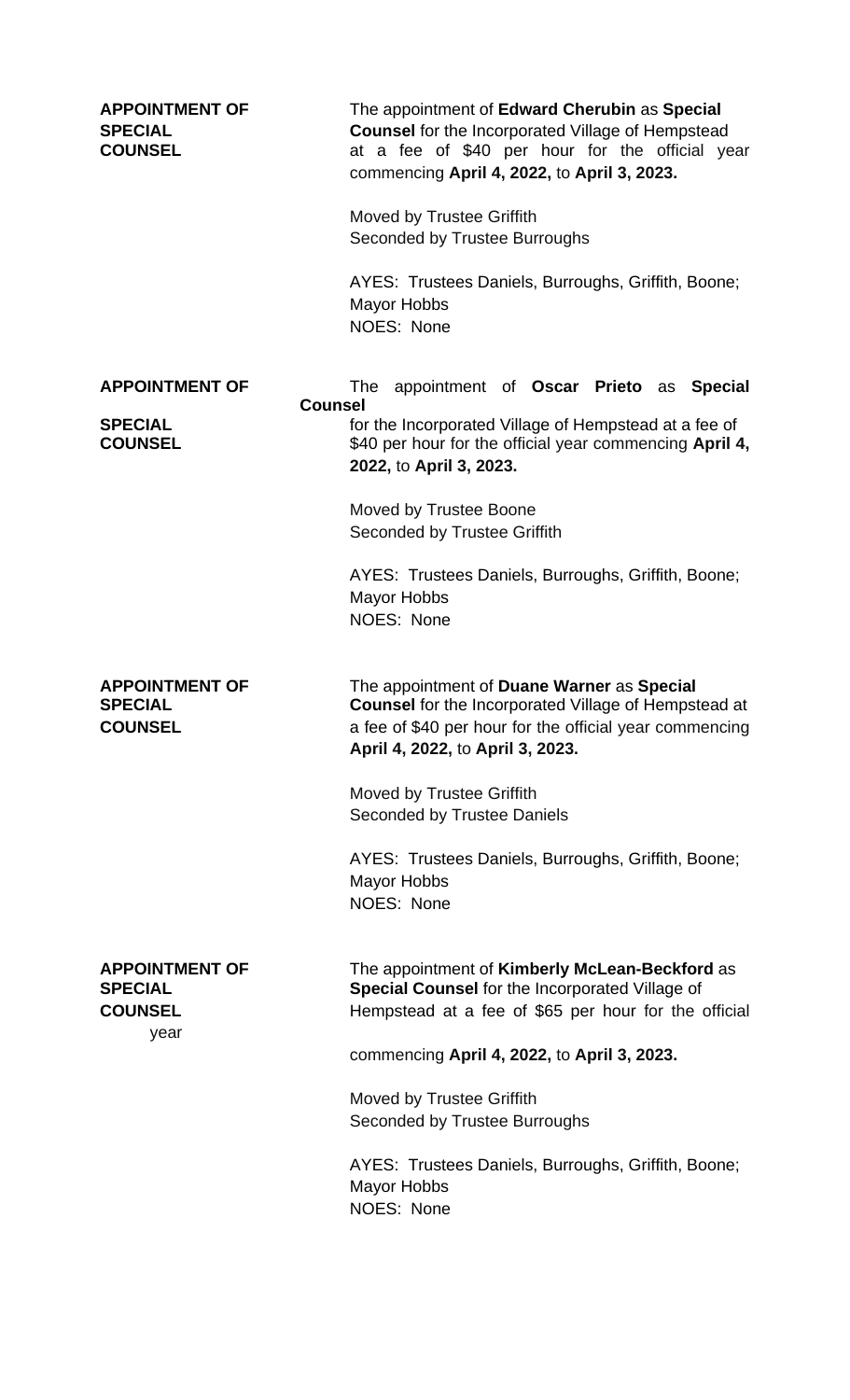| <b>APPOINTMENT OF</b>                                    | The appointment of the Certified Public Accounting                                                                                                                                                                                                  |
|----------------------------------------------------------|-----------------------------------------------------------------------------------------------------------------------------------------------------------------------------------------------------------------------------------------------------|
| firm<br><b>AUDITORS</b>                                  | firm of Nawrocki Smith, LLP, 290 Broadhollow<br>Road, #115E, Melville, New York, 11747, for the for<br>the Incorporated Village of Hempstead for the fiscal<br>year, commencing April 4, 2022, to April 3, 2023 at<br>an annual fee of \$68,000.00. |
|                                                          | Moved by Trustee Daniels<br>Seconded by Trustee Burroughs                                                                                                                                                                                           |
|                                                          | AYES: Trustees Daniels, Burroughs, Griffith, Boone;<br><b>Mayor Hobbs</b><br>NOES: None                                                                                                                                                             |
| <b>ZONING BOARD</b>                                      | The designation of Danny Leo as Chairperson of<br>Board of Zoning Appeals for the official year<br>commencing on April 4, 2022.                                                                                                                     |
|                                                          | appointment of <b>Danny Leo</b> and<br>The<br>Lloyd<br>Brathwaite as Board members of the Zoning Board<br>for the official year commencing on April 4, 2022 and<br>expiring on April 1, 2024.                                                       |
|                                                          | Moved by Trustee Boone<br>Seconded by Trustee Burroughs                                                                                                                                                                                             |
|                                                          | AYES: Trustees Daniels, Burroughs, Griffith, Boone;<br><b>Mayor Hobbs</b><br>NOES: None                                                                                                                                                             |
|                                                          | The compensation to be paid to members and<br>alternate members of the Board of Zoning Appeals for<br>the fiscal year commencing June 1, 2022 shall be as<br>follows:                                                                               |
|                                                          | Chairperson of the Board \$175 per meeting                                                                                                                                                                                                          |
|                                                          | Each member--other than Chairperson\$150 per<br>meeting                                                                                                                                                                                             |
|                                                          | Further, no compensation will be paid for a meeting,<br>which a member does not attend. There shall be no<br>more than 12 regular meetings during the fiscal year.                                                                                  |
|                                                          | As of April 5, 2021, the Zoning Board shall be<br>comprised of:                                                                                                                                                                                     |
|                                                          | <b>Term Expires</b>                                                                                                                                                                                                                                 |
| Dan Oppenheimer                                          | April 3, 2023                                                                                                                                                                                                                                       |
| <b>Lloyd Brathwaite</b><br><b>Sherina Gonzales-Lucas</b> | April 1, 2024.<br>April 3, 2023                                                                                                                                                                                                                     |
| Danny Leo (Chairperson)<br><b>Bryant Brown</b>           | April 1, 2024.<br>April 6, 2024                                                                                                                                                                                                                     |
|                                                          |                                                                                                                                                                                                                                                     |

**Board of Zoning Appeals** meets 1st Thursday of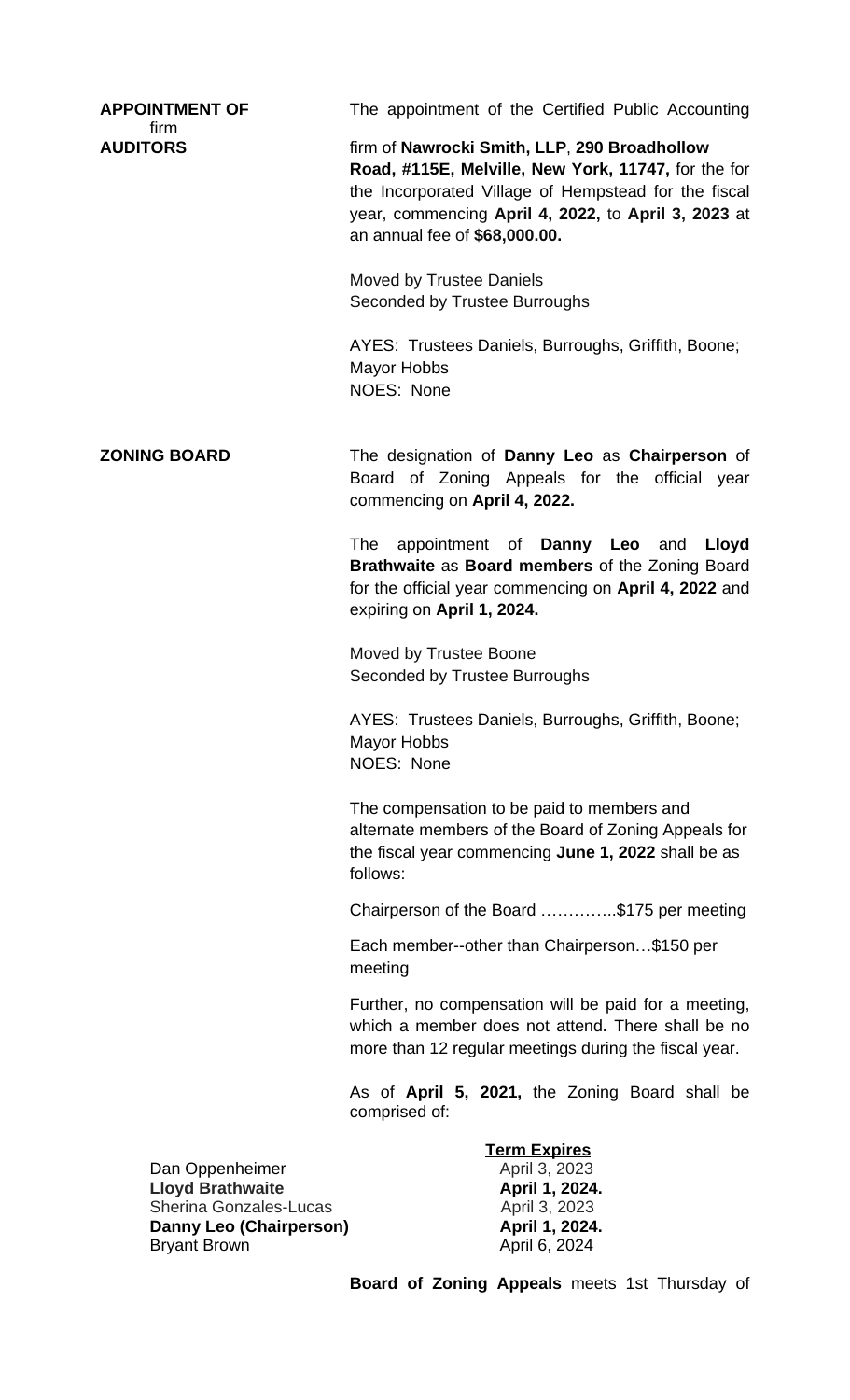each month, 6:00 p.m., Village Hall.

**PLANNING BOARD** The designation of **Kennetha Pettus** as **Chairperson** of Planning Board for the official year commencing on **April 4, 2022.**

> Moved by Trustee Boone Seconded by Trustee Griffith

AYES: Trustees Daniels, Burroughs, Griffith, Boone; Mayor Hobbs NOES: None

The compensation to be paid to the members of the Planning Board for the fiscal year commencing **June 1, 2022,** shall be as follows:

Chairperson of the Board………….\$175 each meeting

Each member, other than the Chairman…….\$150 per meeting

Further, no compensation shall be paid for any meeting, which a member does not attend; meetings are not to exceed 12 per year.

**Planning Board** shall now be comprised of:

|                                      | <b>Term Expires</b> |
|--------------------------------------|---------------------|
| <b>Rashid Walker</b>                 | April 4, 2024       |
| <b>Timothy Rodgers</b>               | April 3, 2023       |
| <b>Kennetha Pettus (Chairperson)</b> | April 4, 2024       |
| Marcia P. Turner                     | April 3, 2023       |
| <b>Arthur Cole</b>                   | April 1, 2024       |

Planning Board meets every 3<sup>rd</sup> Monday of each month 6:30 p.m., Village Hall

# **PARKS AND RECREATION** The designation of **Vanessa Henry** as **Chairperson**  of Recreation and Parks for the official year commencing on **April 4, 2022**

The appointment of **Randi Harrison** and **Ricky Cooke** as **Board members** of Recreation and Parks commission for the official year commencing on **April 4, 2022** and expiring on **April 3, 2023.**

Moved by Trustee Boone Seconded by Trustee Burroughs

AYES: Trustees Daniels, Burroughs, Griffith, Boone;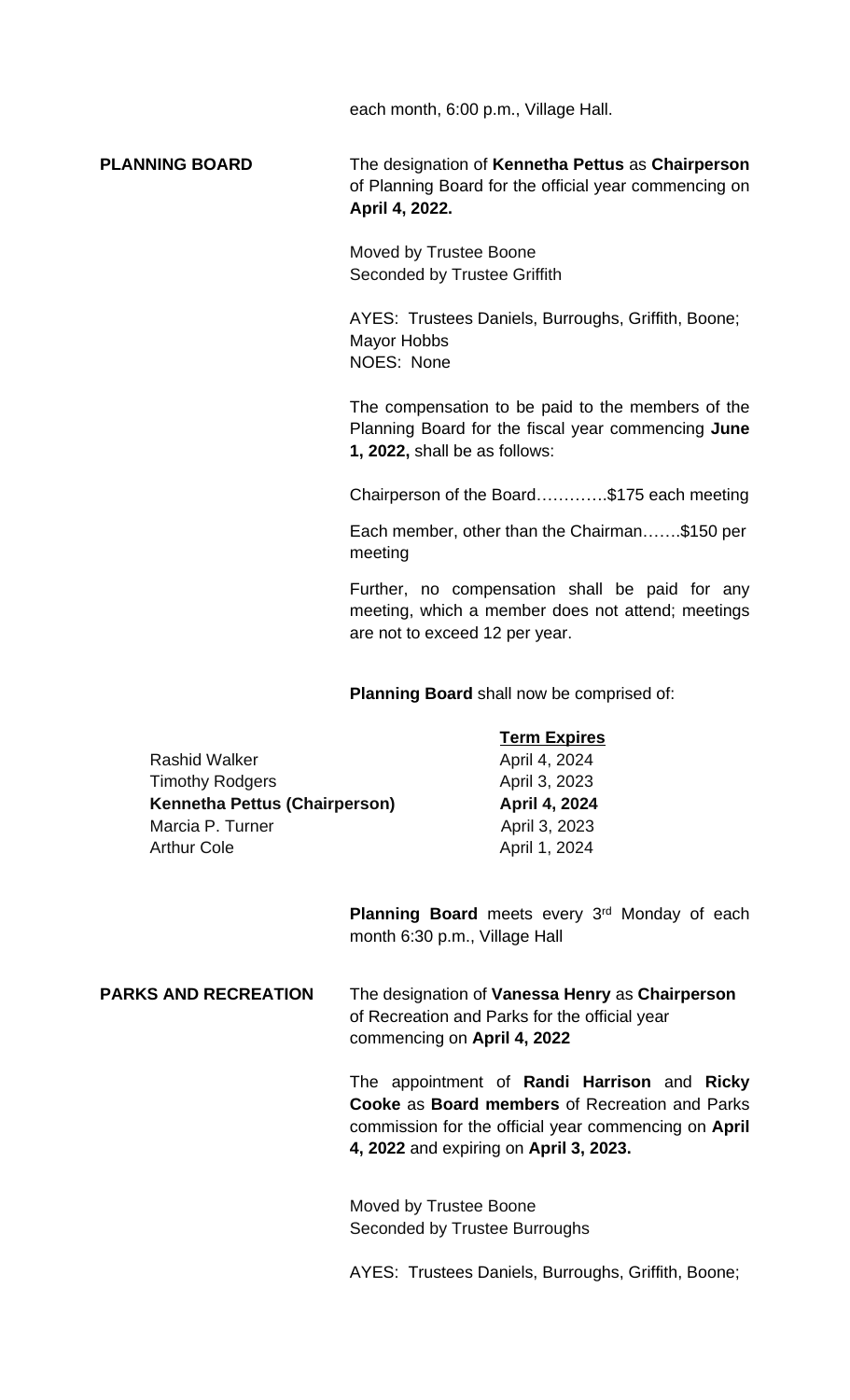Mayor Hobbs NOES: None

**Recreation and Parks Commission** shall now be comprised of:

Lourdes Watts **April 1, 2024 Vanessa Henry (Chairperson) April 3, 2023 Randi Harrison April 3, 2023** Barbara Borum (April 6, 2026)<br>Renee Weeks-Corder (April 3, 2023) Renee Weeks-Corder Jeffrey Spencer **April 1, 2024 Ricky Cooke April 3, 2023** 

**Term Expires**

**Recreation and Parks Commission** meets every 4 th Tuesday of **each month** - 7:00 p.m., Kennedy Memorial Park

**TRAFFIC SAFETY BOARD** The designation of **Mary Burns** as **Chairperson** of the **Traffic and Safety Board** for the ensuring year, to serve without compensation and that said Board shall meet at least once a month, except during the months of July and August and report to the Board of Trustees after each meeting.

> The appointment of **Mary Burns**, **Barbara Gant, Lenique Bligen** & **Rodney Lawrence** as **Board members** of the Traffic and Safety Board for the official year commencing on **April 4, 2022** and expiring on **April 3, 2023.**

Moved by Trustee Boone Seconded by Trustee Burroughs

AYES: Trustees Daniels, Burroughs, Griffith, Boone; Mayor Hobbs NOES: None

**Traffic Safety Board** shall now be comprised of: **Term Expires**

**Mary Burns (Chairperson)** April 3, 2023 Barbara Gant **April 3, 2023** Lenique Bligen **April 3, 2023** William H. Fowlkes Jr. **April 1, 2024** Troy Martinez **April 1, 2024 Rodney Lawrence April 3, 2023** 

> **Traffic Safety Board** meets every 4 th Monday of each month except July and August, 6:30 p.m., Village Hall

**ELECTRICAL BOARD** The designation of **Ronald Magarie** as **Chairperson** of Electrical Board for the official year commencing on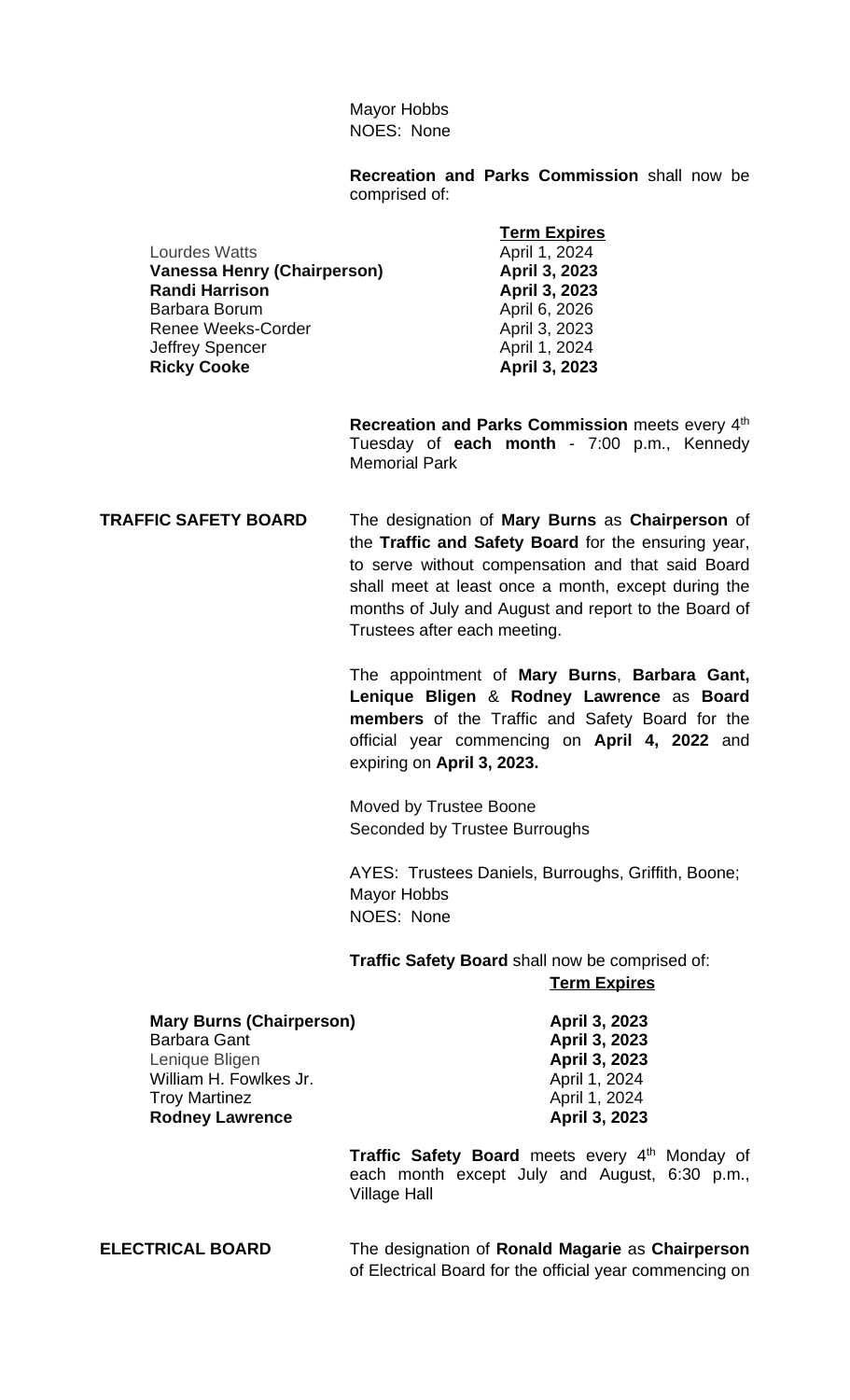**April 4, 2022.**

The appointment of **Ronald Magarie and Christian Castillo** as **Board members** of the Electrical Board for the official year commencing on **April 4, 2022** and expiring on **April 1, 2024.**

Moved by Trustee Daniels Seconded by Trustee Burroughs

AYES: Trustees Daniels, Burroughs, Griffith, Boone; Mayor Hobbs NOES: None

Compensation to be paid to members of the **Electrical License Board** shall be as follows:

Chairperson of the Board……………..\$60 per meeting

Each member, other than Chairman...\$55 per meeting

(not to exceed one meeting per month (for fiscal year commencing **June 1, 2022**)

The **Electrical License Board** shall now be comprised of:

### **Term Expires**

| Mike Dumitri                        | April 3, 2023 |
|-------------------------------------|---------------|
| John Congemi                        | April 3, 2023 |
| <b>Tom Considine</b>                | April 3, 2023 |
| <b>Ronald Magarie (Chairperson)</b> | April 1, 2024 |
| <b>Christian Castillo</b>           | April 1, 2024 |

**Electrical Board** meets every 4 th Thursday of each month 4:30 p.m., 202 Jackson Street

**BOARD OF PLUMBING** The designation of **Kelly Magee** as **Chairperson** of **EXAMINERS** Board of Plumbing for the official year commencing on **April 4, 2022.**

> The appointment of **Kelly Magee**, **Timothy Daniels** and **Donovan Castro** as **Board members** of Plumbing Board for the official year commencing on **April 4, 2022** and expiring on **April 1, 2024.**

Moved by Trustee Boone Seconded by Trustee Burroughs

AYES: Trustees Daniels, Burroughs, Griffith, Boone; Mayor Hobbs NOES: None

Chairperson of the Board \$60 per meeting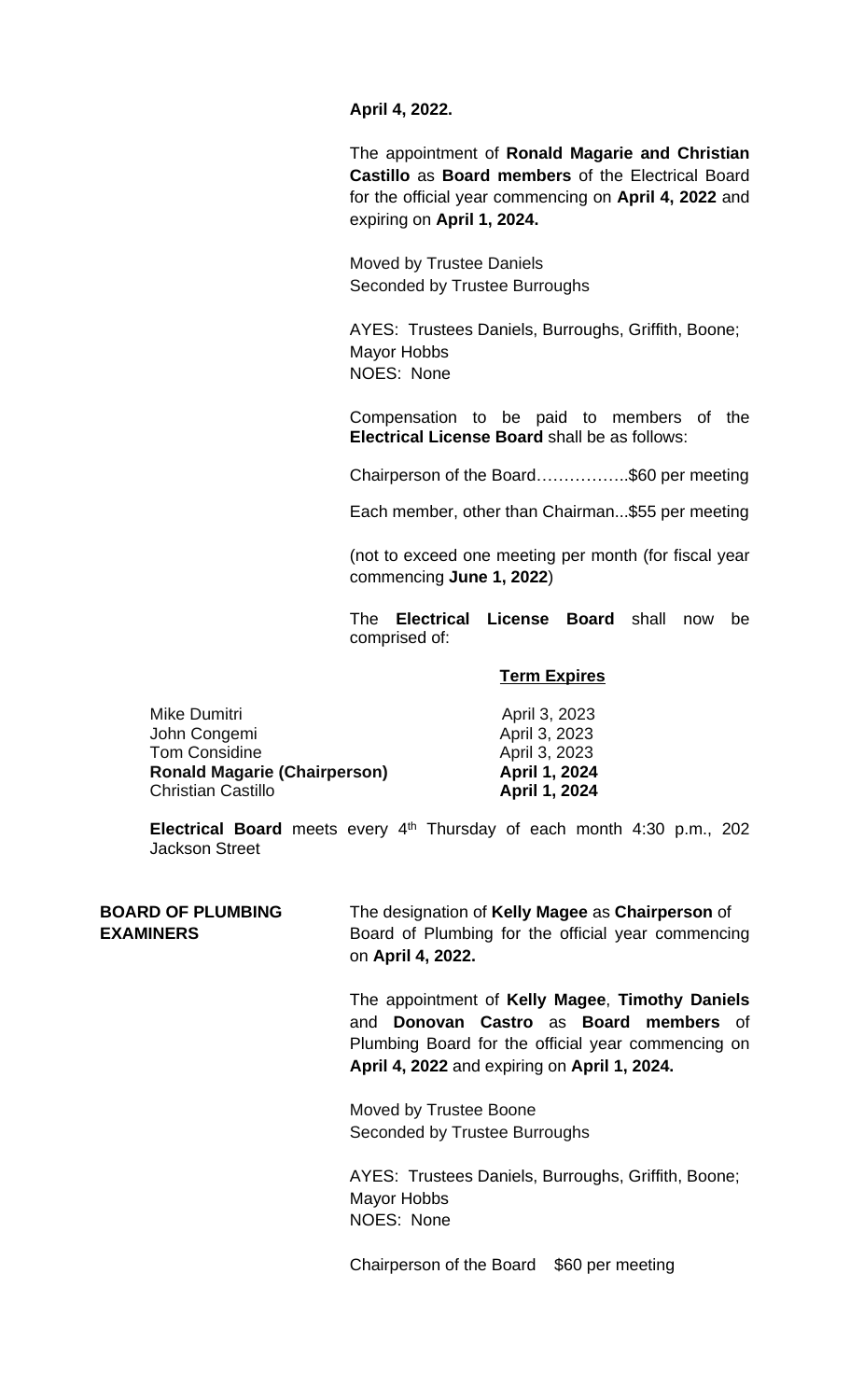Each member, other than Chairman…..\$55 per meeting

(not to exceed one meeting per month (for fiscal year commencing **June 1, 2022**)

**Board of Plumbing Examiners** shall now be comprised of:

| <b>Kelly Magee (Chairperson)</b> | <b>Term Expires</b><br>April 1, 2024 |
|----------------------------------|--------------------------------------|
| <b>Timothy Daniels</b>           | April 1, 2024                        |
| <b>Donovan Castro</b>            | April 1, 2024                        |

**Board of Plumbing Examiners** meets every 4 th Tuesday of each month, 4:30 p.m., 202 Jackson **Street** 

**PERSONAL WIRELESS** The appointment of **Teddy McLean, Deloris McQueen, Marina Ramos, Keisha Marshall, Stacey Lucas** and **Joe Gill** as **Board members** of **Personal Wireless Service** for the official year commencing on **April 4, 2022**

> The designation of Deloris McQueen as Personal Wireless Service Facilities Board Zoning Officer for a fee of \$5,000 expiring on **April 3, 2023**

Moved by Trustee Boone Seconded by Trustee Burroughs

AYES: Trustees Daniels, Burroughs, Griffith, Boone; Mayor Hobbs NOES: None **Personal Wireless Service Facilities Board** shall now be comprised of:

**Term Expires**

| <b>Teddy McLean</b>                     |
|-----------------------------------------|
| <b>Deloris McQueen (Zoning Officer)</b> |
| <b>Marina Ramos</b>                     |
| Keisha Marshall (by statute)            |
| Joe Gill (by statute)                   |
| <b>Stacey Lucas (statute)</b>           |

 **Teddy McLean April 3, 2023 Deloris McQueen (Zoning Officer) April 3, 2023 Marina Ramos April 3, 2023 Keisha Marshall (by statute) April 3, 2023 Joe Gill (by statute) April 3, 2023 Stacey Lucas (statute) April 3, 2023**

**Personal Wireless Service Facilities Board** meets on the 4 th Thursday at **11:00 a.m.** of each month at Village Hall.

**COMMUNITY DEVELOPMENT** The appointment of **Keria L. Blue** as a **Board AGENCY (CDA) member** of Community Development Agency (CDA) for the official year commencing on **April 4, 2022** expiring on **April 1, 2024**

> Moved by Trustee Boone Seconded by Trustee Daniels

AYES: Trustees Daniels, Burroughs, Griffith, Boone; Mayor Hobbs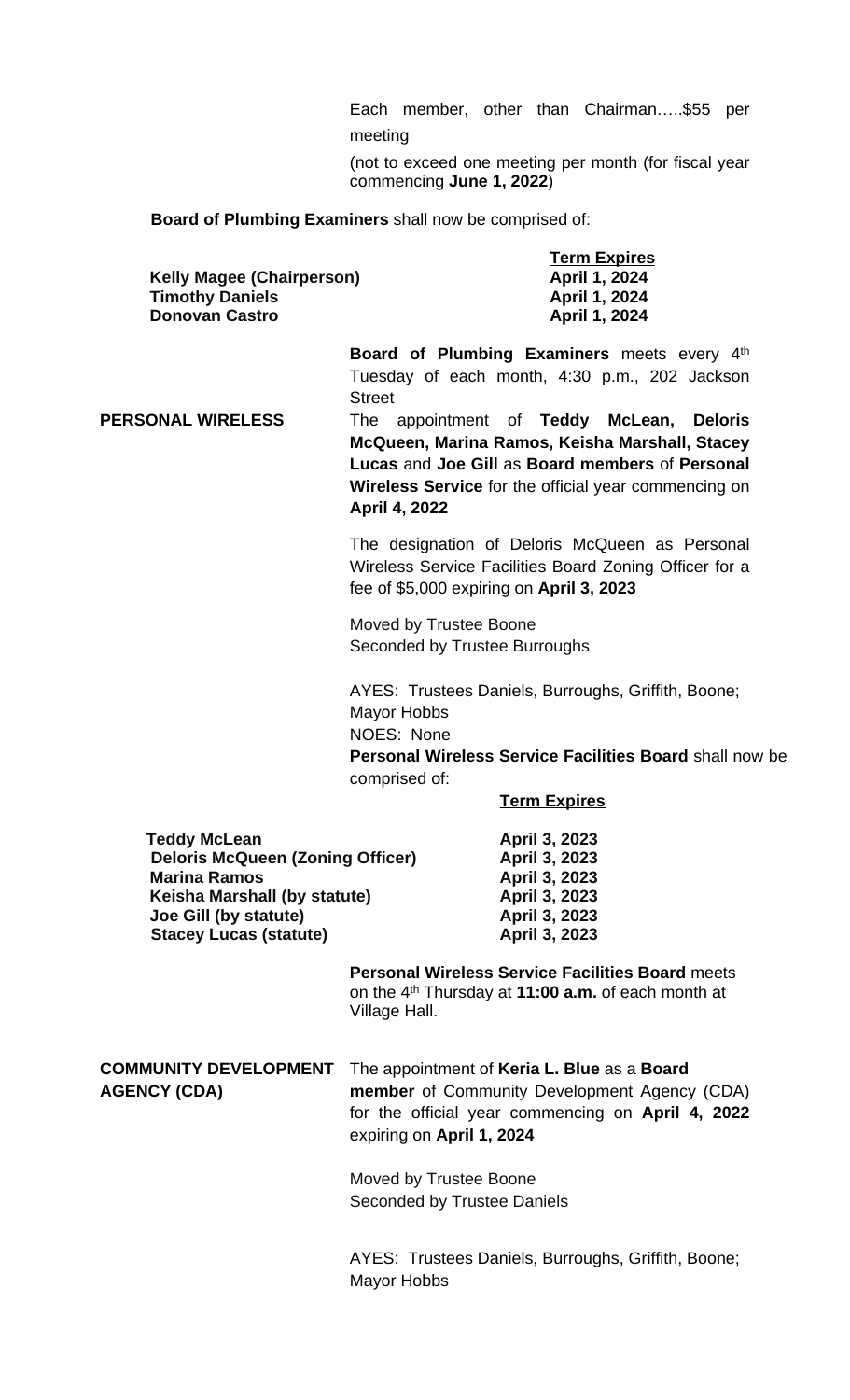### NOES: None

**Community Development Agency** shall now be comprised of:

### **Term Expires**

 **Keria L. Blue April 1, 2024** 

**Curtis Watts April 3, 2023** Ubah Mohammed April 3, 2023 Rosanne Small-Morgan **April 3, 2023** 

# **APPOINTMENT OF** The appointment of **Ashley Zeigler-Fletcher** as **REGISTRAR OF VITAL Registrar of Vital records** commencing **Monday, RECORDS April 4, 2022** and be paid a monthly amount of

\$100.00 to discharge her responsibility as Registrar to issue death certificates during off hours and on weekends.

Moved by Trustee Daniels Seconded by Trustee Burroughs

AYES: Trustees Daniels, Burroughs, Griffith, Boone; Mayor Hobbs NOES: None

**APPOINTMENT OF** The appointment of **Stephany Braxton** as **Deputy DEPUTY REGISTRAR OF Registrar of Vital records** commencing **Monday, VITAL RECORDS Monday, April 4, 2022** and be paid a monthly amount of \$100.00 to discharge her responsibility as Registrar to issue death certificates during off hours and on weekends.

> Moved by Trustee Burroughs Seconded by Trustee Boone

AYES: Trustees Daniels, Burroughs, Griffith, Boone; Mayor Hobbs NOES: None

**SPECIAL COUNSEL** The appointment of the firm of **Harris Beach,** as Special Counsel to the Village of Hempstead pursuant to retainer agreements, copies of which are on file with the Village Clerk, for General Municipal advice, Election Law, and litigation when needed.

> Moved by Trustee Daniels Seconded by Trustee Boone

AYES: Trustees Daniels, Burroughs, Griffith, Boone; Mayor Hobbs NOES: None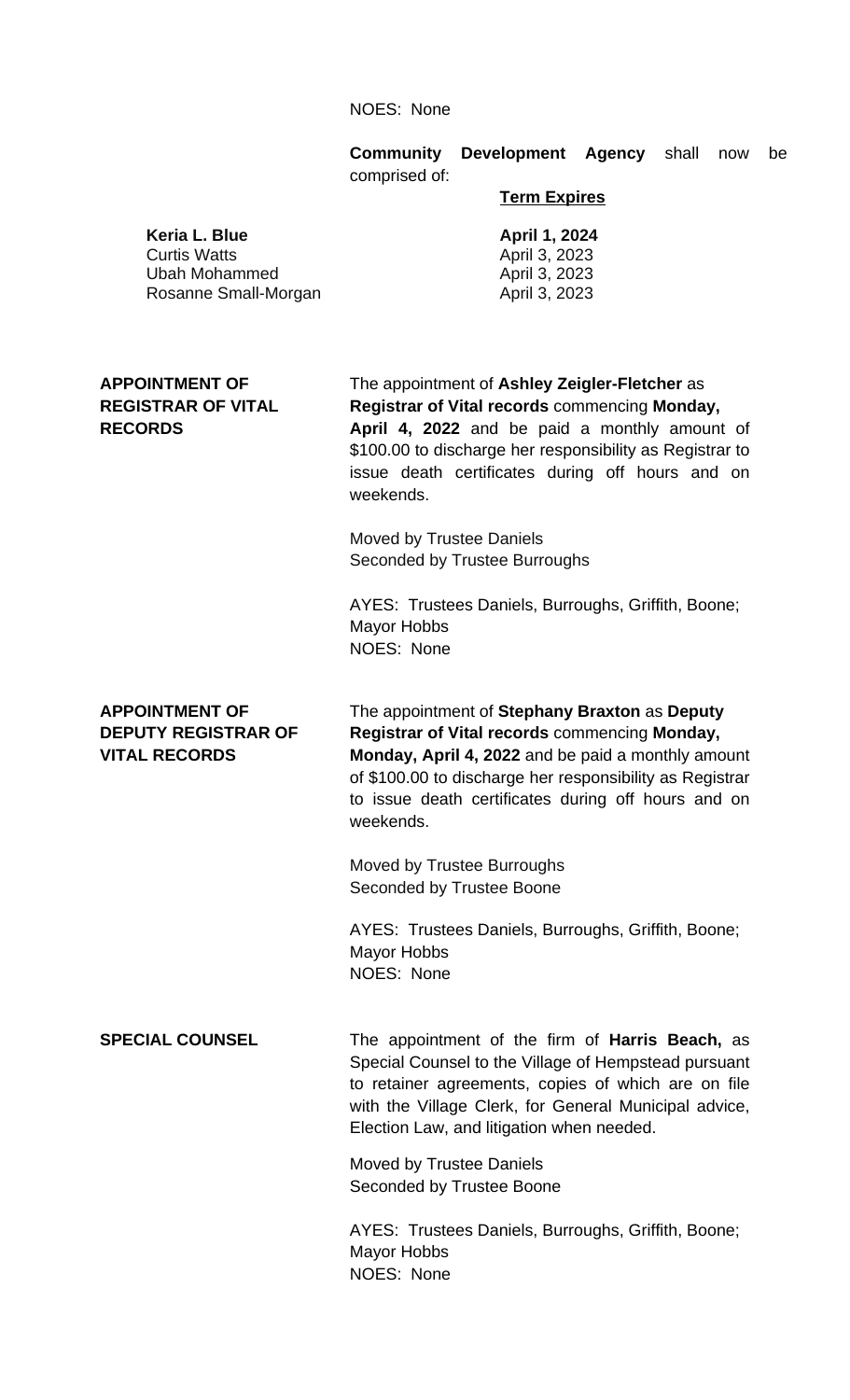the<br>USE OF "CHECK

**SIGNING OF CHECKS** All Village checks shall be signed by the Mayor and

Treasurer, and in the absence of the Mayor, the **WRITER"** Deputy Mayor shall sign all checks with the Treasurer, and that pursuant to Section 4-408c of the Village Law, all such checks as may be issued by the Village may be signed with facsimiles of the Mayor's, Treasurer's, and/or Deputy Mayor's signature.

> Moved by Trustee Burroughs Seconded by Trustee Daniels

AYES: Trustees Daniels, Burroughs, Griffith, Boone; Mayor Hobbs NOES: None

**DEPOSITORIES FOR** Village of Hempstead: **FUNDS**

**BANKS DESIGNATED** The following Banks are hereby designated as the **AS THE PROPER** proper depositories for the funds of the Incorporated

- 1. T.D. Bank
- 2. Bank of America
- 3. Flushing Bank
- 4. J.P. Morgan Chase
- 5. Signature Bank

Said depositories shall be required to file with the Village of Hempstead a copy of their CRA Compliance Policy Statement.

Moved by Trustee Boone Seconded by Trustee Griffith

AYES: Trustees Daniels, Burroughs, Griffith, Boone; Mayor Hobbs NOES: None

**DESIGNATION OF Richner Communications** is hereby designated **OFFICIAL NEWSPAPER** as the official newspaper of the Incorporated Village of Hempstead commencing **April 4, 2022** for all Village publications; the Village Clerk is also authorized to publish legal notices with the exception of certain **tax sale notices,** in **Newsday, Hempstead-Uniondale Times, Noticia.**

> Moved by Trustee Boone Seconded by Trustee Griffith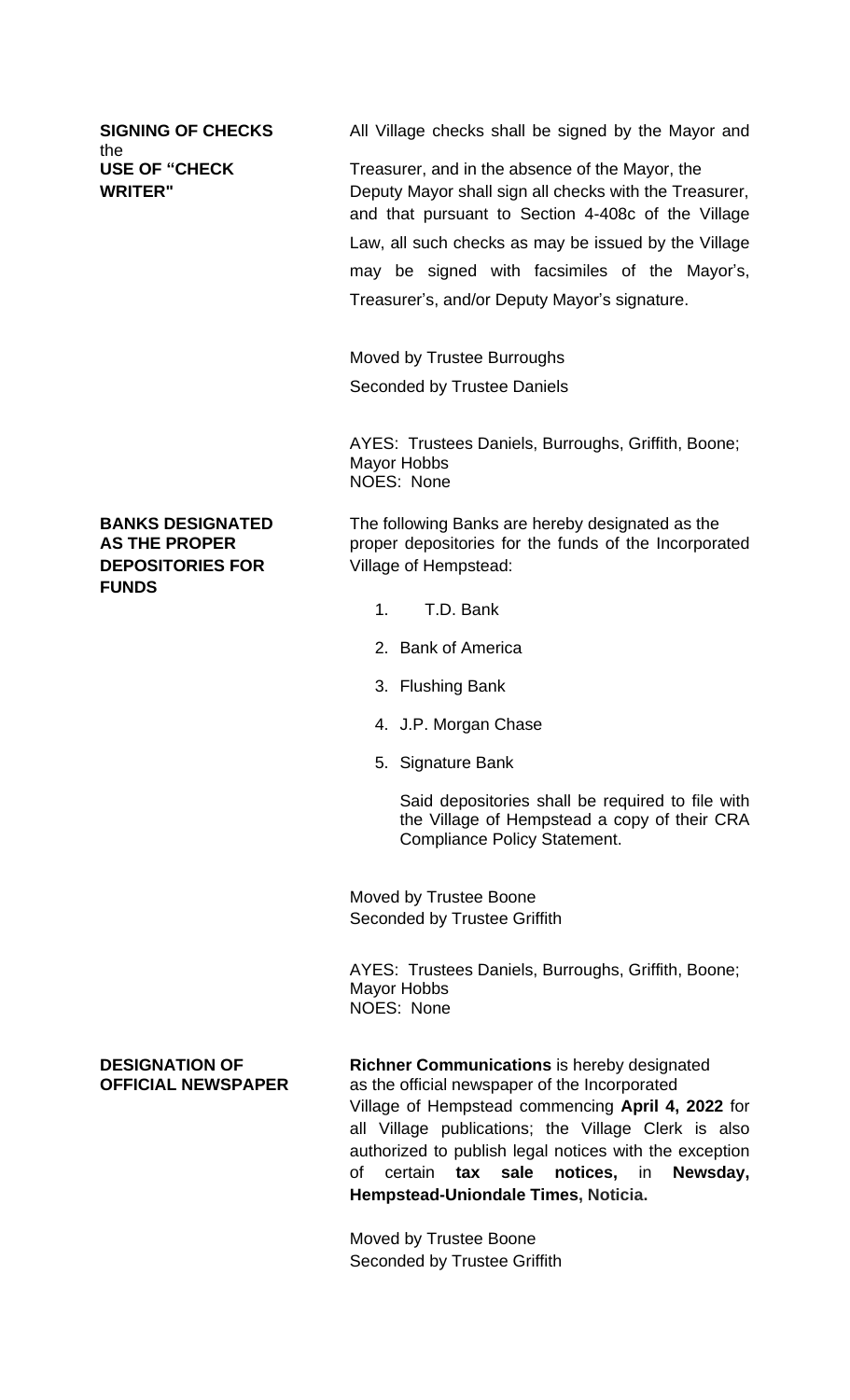AYES: Trustees Daniels, Burroughs, Griffith, Boone; Mayor Hobbs NOES: None

the

**REGULAR MEETINGS** The regular meetings of the Board of Trustees of the **OF THE BOARD** Incorporated Village of Hempstead shall be held on

**OF TRUSTEES first** and **third Tuesday** of each month at **6:30 p.m.,** except during the months of July and August in which months the regular meetings shall be held on the first Tuesday **and the annual meeting on the first Monday in April at 6:00 p.m.,** thereof, and that special meetings of the Board of Trustees may be called by the Mayor or two Trustees acting in concert, by causing proper notice to be served pursuant to law and that all agenda items must be in the Office of the Village Clerk **no later than Wednesday** preceding the Board meeting date except that any item may be added to the agenda by a member of the Board of Trustees up to and including the Board meeting itself.

> Moved by Trustee Boone Seconded by Trustee Griffith

AYES: Trustees Daniels, Burroughs, Griffith, Boone; Mayor Hobbs NOES: None

**MILEAGE** Provided there are sufficient funds available in the appropriate budget account, the Mayor, Trustees, and employees, be granted permission to attend various conferences and/or official meetings during the official year commencing the **4 th** day of **April, 2022** and that all necessary expenses in connection with the attendance at said functions shall be a Village expense.

> That mileage shall be paid at the rate of .**585** cents **per mile** for the business use of a personal vehicle. Tolls and other road expenses shall be paid upon submission of a paid receipt. That the Board is empowered to make special exceptions to these provisions if it is deemed to be in the best interest of the Village. Also, before any such trips and/or travel take place, Board approval must be obtained in writing.

Moved by Trustee Griffith Seconded by Trustee Boone

AYES: Trustees Daniels, Burroughs, Griffith, Boone; Mayor Hobbs NOES: None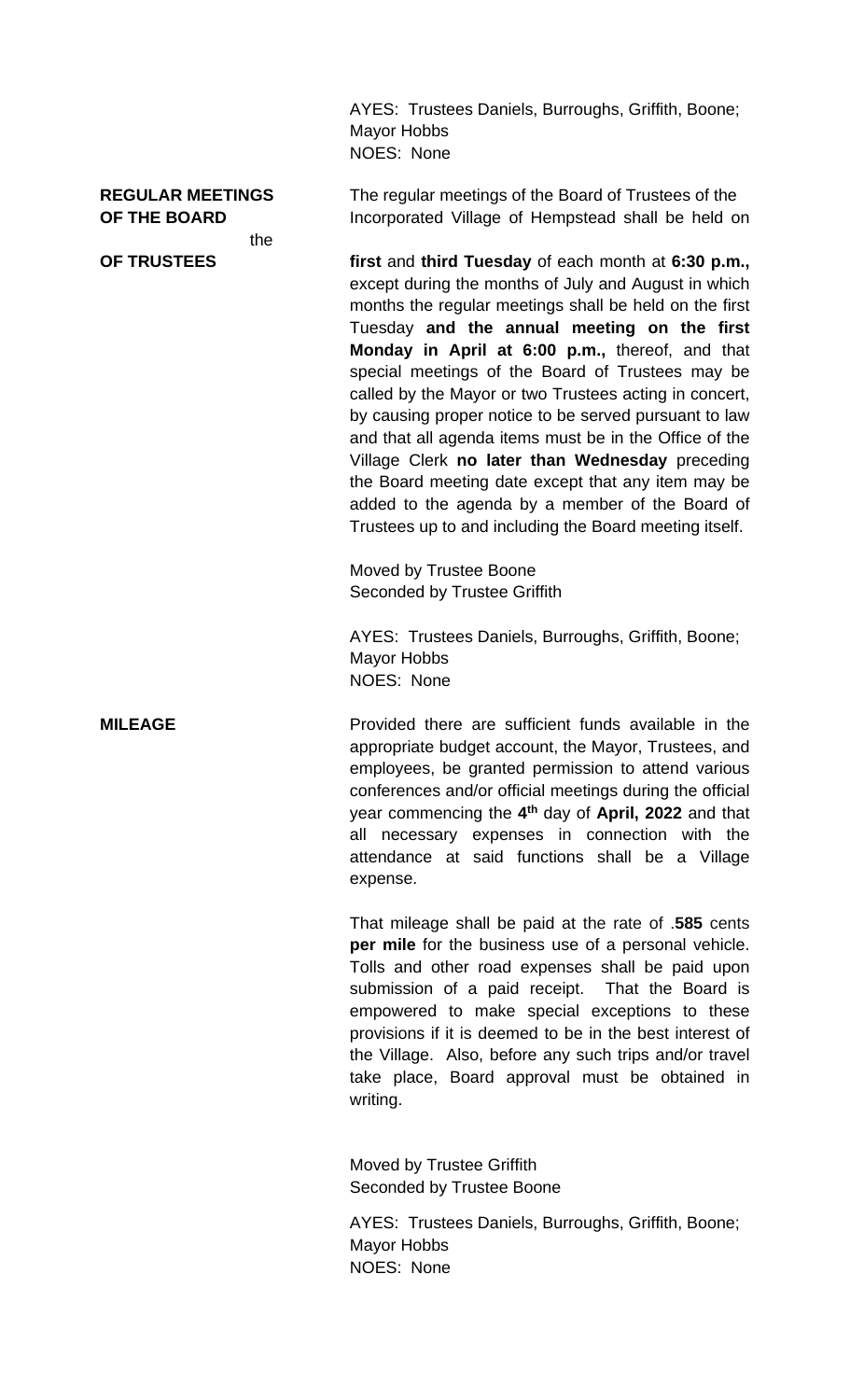**EXECUTIVE SESSION** Mayor Hobbs would like to enter into an executive session at April 4, 2022, Board of Trustees' Annual Meeting regarding a personnel matter. Moved by Trustee Griffith to enter an executive session regarding a personnel matter. Seconded by Trustee Boone Time 6:25 p.m. AYES: Trustees Daniels, Burroughs, Griffith, Boone; Mayor Hobbs NOES: None Moved by Trustee Daniels to come out of executive session. Seconded by Trustee Burroughs Time 6:32 p.m. AYES: Trustees Daniels, Burroughs, Griffith, Boone; Mayor Hobbs NOES: None **PURCHASING That, WHEREAS**, the Incorporated Village of **POLICY** Hempstead needs to implement an updated **Village Purchasing Policy, NOW, THEREFORE BE IT RESOLVED**, that this Board of Trustees hereby adopts the annexed Purchasing policy. This policy is effective **April 4, 2022** and will be reviewed on an annual basis. Moved by Trustee Boone Seconded by Trustee Griffith AYES: Trustees Daniels, Burroughs, Griffith, Boone; Mayor Hobbs NOES: None **CREDIT CARD That, WHEREAS**, the Incorporated Village of **POLICY** Hempstead needs to implement an updated **Credit Card Policy, NOW, THEREFORE BE IT RESOLVED**, that this Board of Trustees hereby adopts the annexed Credit Card policy. This policy is effective **April 4, 2022** and will be reviewed on an annual basis.

Moved by Trustee Daniels